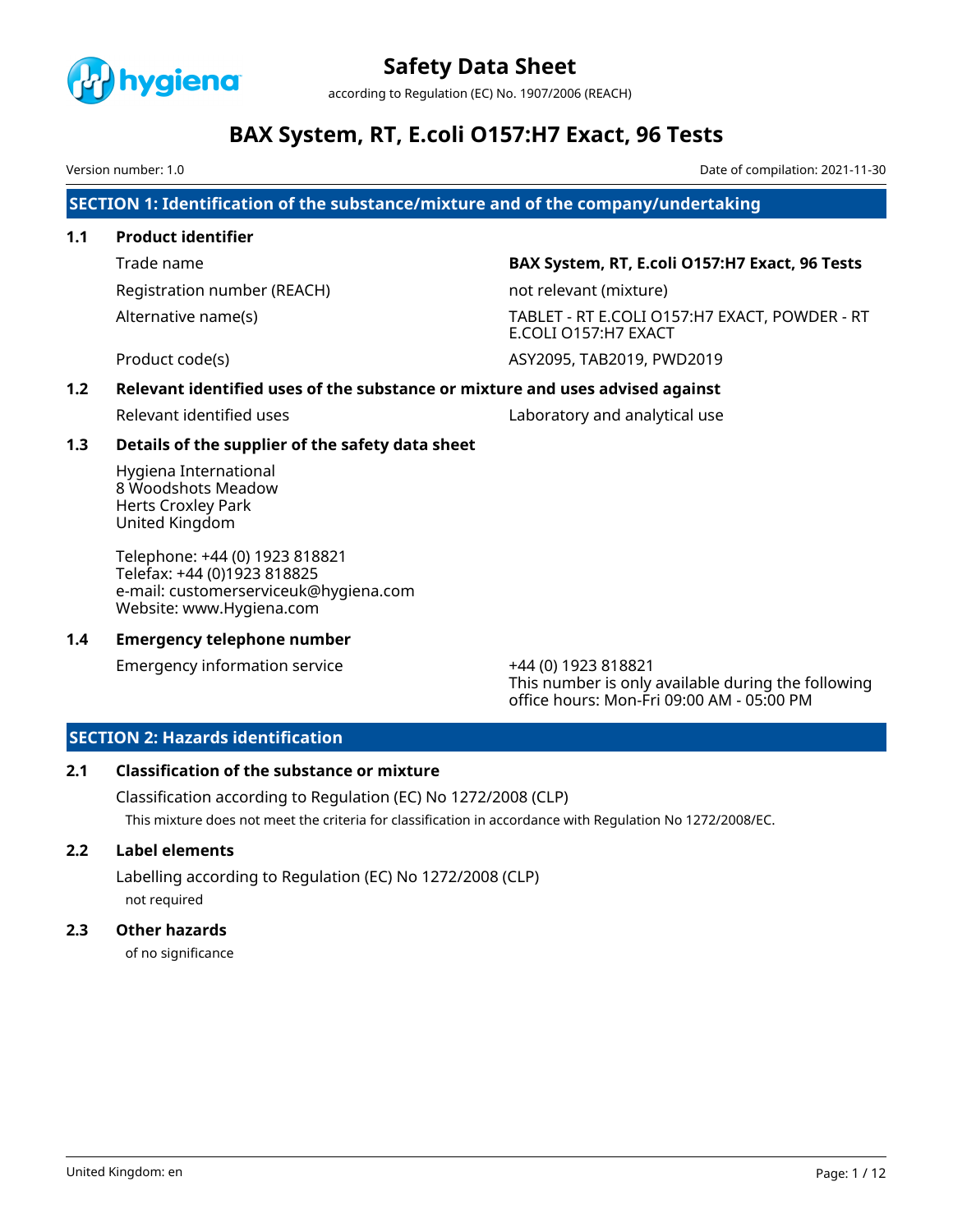

according to Regulation (EC) No. 1907/2006 (REACH)

# **BAX System, RT, E.coli O157:H7 Exact, 96 Tests**

Version number: 1.0 Date of compilation: 2021-11-30

# **SECTION 3: Composition/information on ingredients**

# **3.1 Substances**

Not relevant (mixture)

# **3.2 Mixtures**

Description of the mixture

| <b>Name of substance</b>             | <b>Identifier</b>                      | Wt%        | <b>Classification acc. to GHS</b> | <b>Pictograms</b> |
|--------------------------------------|----------------------------------------|------------|-----------------------------------|-------------------|
| Trehalose Dihydrate                  | CAS No<br>6138-23-4                    | $1 - 5$    |                                   |                   |
|                                      | EC No<br>202-739-6                     |            |                                   |                   |
| PROBE SOLUTION                       |                                        | $0.1 - 1$  |                                   |                   |
| PRIMER SOLUTION                      |                                        | $0.1 - 1$  |                                   |                   |
| PRIMER SOLUTION                      |                                        | $0.1 - 1$  |                                   |                   |
| PRIMER - 4313E - RAW                 |                                        | $0.1 - 1$  |                                   |                   |
| Carbowax                             | CAS No<br>25322-68-3                   | $0.1 - 1$  |                                   |                   |
|                                      | EC No<br>500-038-2                     |            |                                   |                   |
|                                      | REACH Reg. No<br>01-2119958801-32-xxxx |            |                                   |                   |
| TAQ - PROMEGA GO TAQ                 | CAS No<br>9012-90-2                    | $0.1 - 1$  |                                   |                   |
| <b>PRIMER - 4219E</b>                |                                        | < 0.1      |                                   |                   |
| SCORPION S4219E - RAW                |                                        | ${}_{0.1}$ |                                   |                   |
| QUASAR 670 NORMALIZING<br><b>DYE</b> |                                        | < 0.1      |                                   |                   |
| <b>DTTP</b>                          |                                        | ${}_{0.1}$ |                                   |                   |
| <b>DGTP</b>                          |                                        | < 0.1      |                                   |                   |
| <b>DCTP</b>                          |                                        | ${}_{0.1}$ |                                   |                   |
| <b>DATP</b>                          |                                        | < 0.1      |                                   |                   |
| Bovine Serum Albumin                 | CAS No<br>9048-46-8                    | ${}_{0.1}$ |                                   |                   |
| Tris                                 | CAS No<br>$77 - 86 - 1$                | < 0.1      |                                   |                   |
| EDTA disodium dihydrate              | CAS No<br>6381-92-6                    | ${}_{0.1}$ |                                   |                   |
|                                      | EC No<br>205-358-3                     |            |                                   |                   |
|                                      | REACH Reg. No<br>01-2119486775-20-xxxx |            |                                   |                   |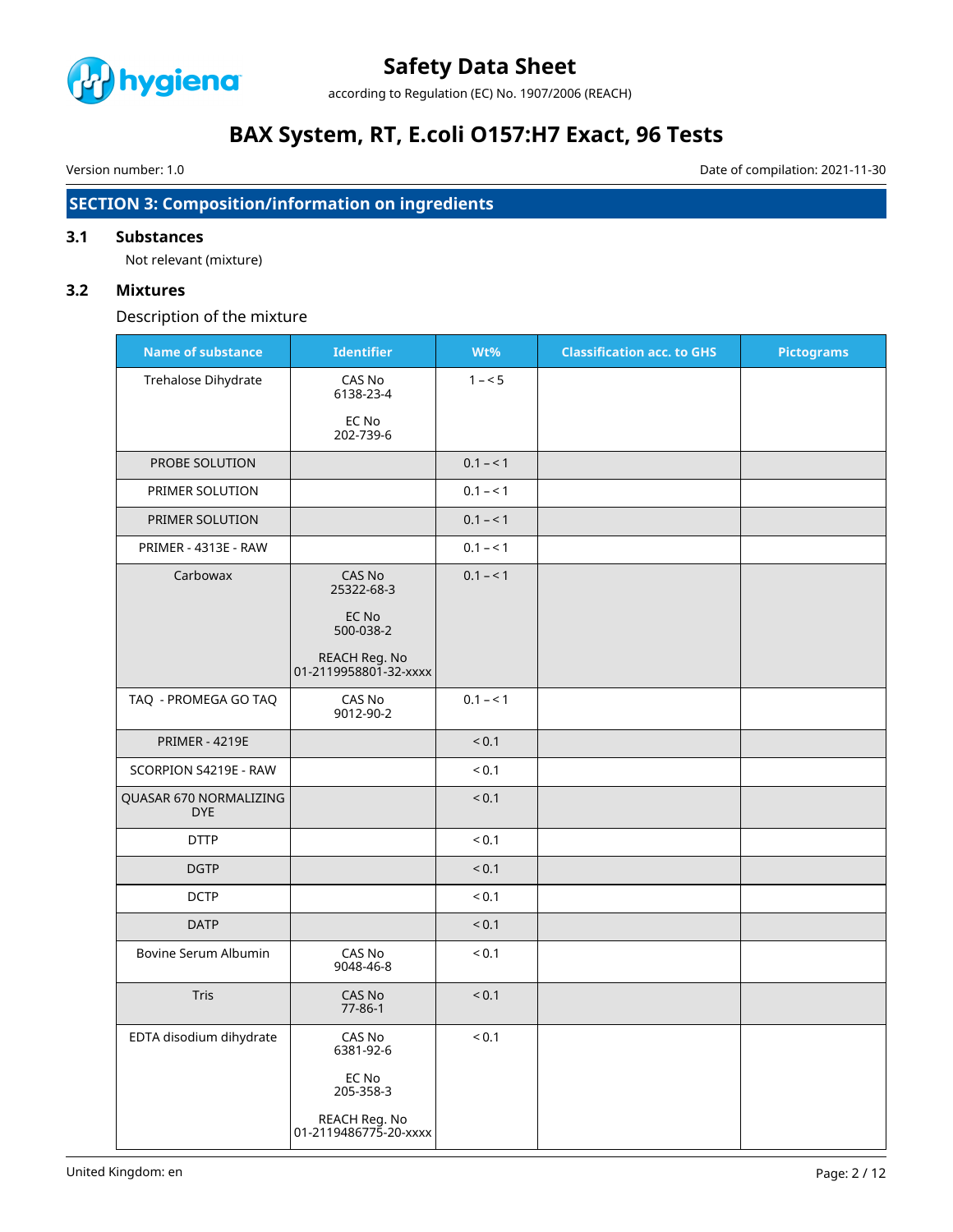

according to Regulation (EC) No. 1907/2006 (REACH)

# **BAX System, RT, E.coli O157:H7 Exact, 96 Tests**

| Version number: 1.0 | Date of compilation: 2021-11-30 |
|---------------------|---------------------------------|

| Name of substance     | <b>Identifier</b> | $Wt\%$ ' | <b>Classification acc. to GHS</b> | <b>Pictograms</b> |
|-----------------------|-------------------|----------|-----------------------------------|-------------------|
| SYNTHETIC OLIGO-SSV40 |                   | < 0.1    |                                   |                   |

For full text of abbreviations: see SECTION 16.

# **SECTION 4: First aid measures**

### **4.1 Description of first aid measures**

#### General notes

Do not leave affected person unattended. Remove victim out of the danger area. Keep affected person warm, still and covered. Take off immediately all contaminated clothing. In all cases of doubt, or when symptoms persist, seek medical advice. In case of unconsciousness place person in the recovery position. Never give anything by mouth.

#### Following inhalation

If breathing is irregular or stopped, immediately seek medical assistance and start first aid actions. Provide fresh air.

#### Following skin contact

Wash with plenty of soap and water.

#### Following eye contact

Remove contact lenses, if present and easy to do. Continue rinsing. Irrigate copiously with clean, fresh water for at least 10 minutes, holding the eyelids apart.

#### Following ingestion

Rinse mouth with water (only if the person is conscious). Do NOT induce vomiting.

### **4.2 Most important symptoms and effects, both acute and delayed**

Symptoms and effects are not known to date.

## **4.3 Indication of any immediate medical attention and special treatment needed**

none

# **SECTION 5: Firefighting measures**

## **5.1 Extinguishing media**

Suitable extinguishing media

Water spray, BC-powder, Carbon dioxide (CO2)

Unsuitable extinguishing media

Water jet

# **5.2 Special hazards arising from the substance or mixture**

Hazardous combustion products

Nitrogen oxides (NOx)

# **5.3 Advice for firefighters**

In case of fire and/or explosion do not breathe fumes. Co-ordinate firefighting measures to the fire surroundings. Do not allow firefighting water to enter drains or water courses. Collect contaminated firefighting water separately. Fight fire with normal precautions from a reasonable distance.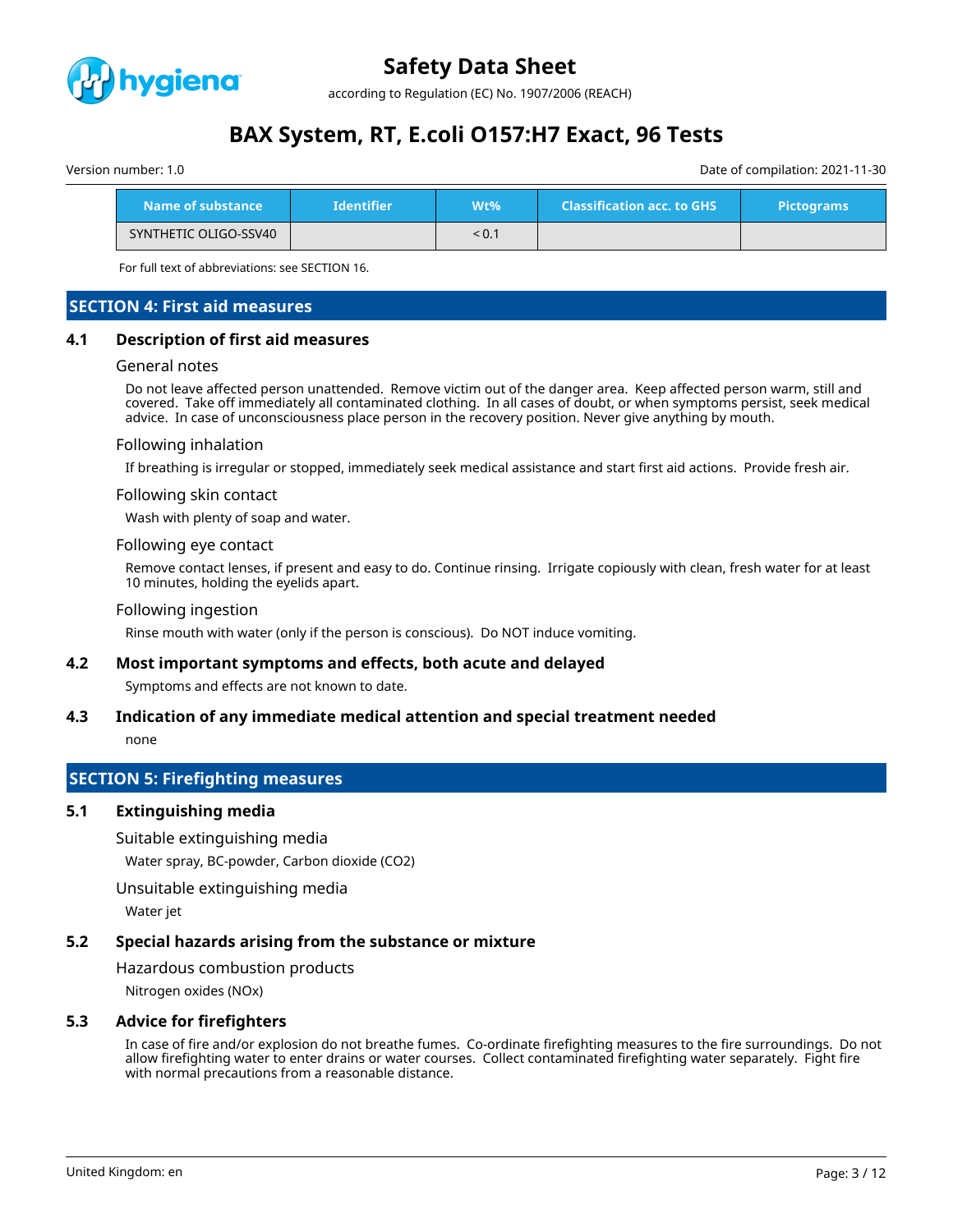

according to Regulation (EC) No. 1907/2006 (REACH)

# **BAX System, RT, E.coli O157:H7 Exact, 96 Tests**

Version number: 1.0 Date of compilation: 2021-11-30

# **SECTION 6: Accidental release measures**

## **6.1 Personal precautions, protective equipment and emergency procedures**

For non-emergency personnel Remove persons to safety.

### For emergency responders

Wear breathing apparatus if exposed to vapours/dust/spray/gases.

# **6.2 Environmental precautions**

Keep away from drains, surface and ground water. Retain contaminated washing water and dispose of it.

### **6.3 Methods and material for containment and cleaning up**

Advice on how to contain a spill

Covering of drains

Advice on how to clean up a spill

Wipe up with absorbent material (e.g. cloth, fleece). Collect spillage: sawdust, kieselgur (diatomite), sand, universal binder

#### Appropriate containment techniques

Use of adsorbent materials.

#### Other information relating to spills and releases

Place in appropriate containers for disposal. Ventilate affected area.

# **6.4 Reference to other sections**

Hazardous combustion products: see section 5. Personal protective equipment: see section 8. Incompatible materials: see section 10. Disposal considerations: see section 13.

## **SECTION 7: Handling and storage**

## **7.1 Precautions for safe handling**

Recommendations

- Measures to prevent fire as well as aerosol and dust generation

Use local and general ventilation. Use only in well-ventilated areas.

#### Advice on general occupational hygiene

Wash hands after use. Do not eat, drink and smoke in work areas. Remove contaminated clothing and protective equipment before entering eating areas. Never keep food or drink in the vicinity of chemicals. Never place chemicals in containers that are normally used for food or drink. Keep away from food, drink and animal feedingstuffs.

## **7.2 Conditions for safe storage, including any incompatibilities**

## **7.3 Specific end use(s)**

See section 16 for a general overview.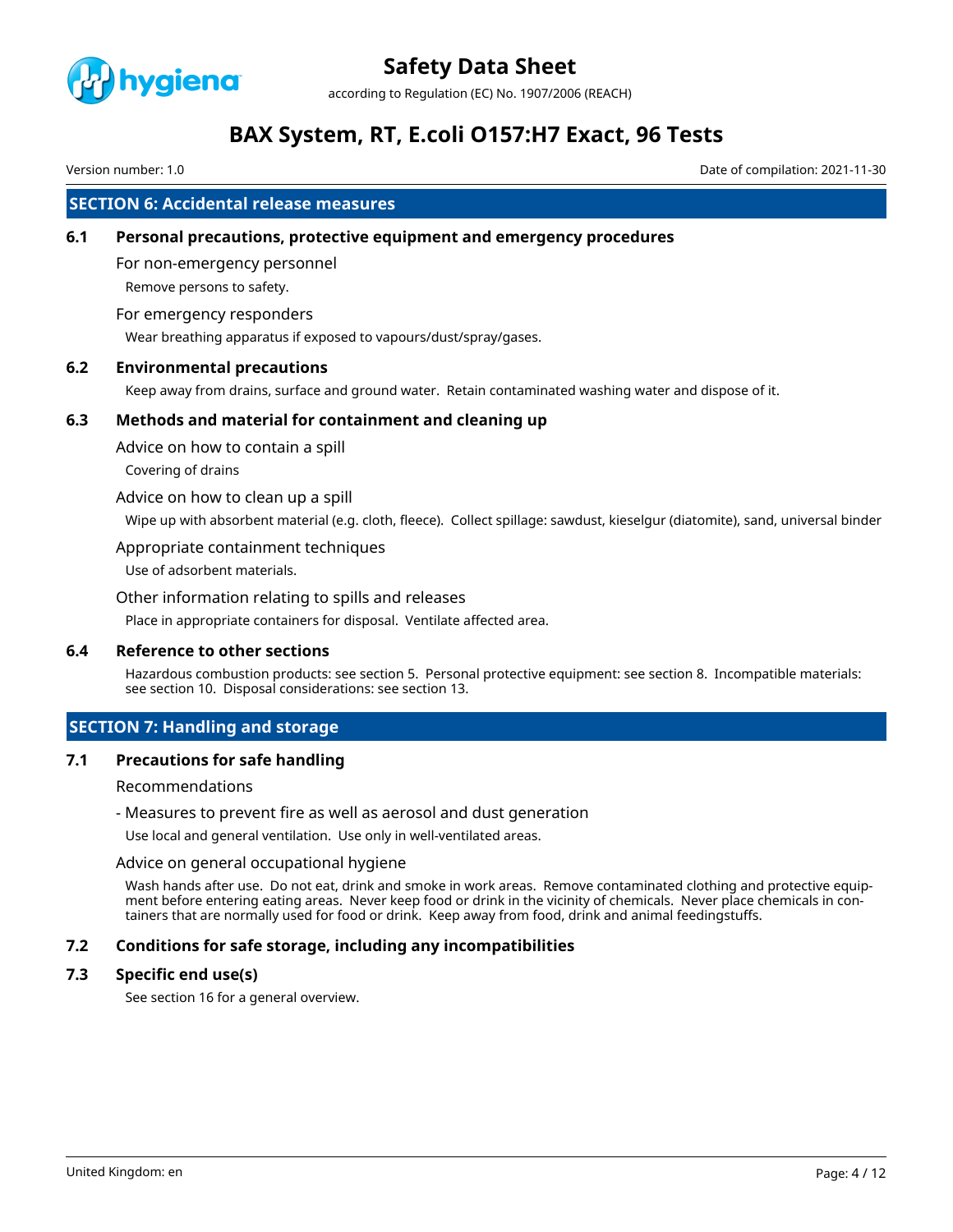

according to Regulation (EC) No. 1907/2006 (REACH)

# **BAX System, RT, E.coli O157:H7 Exact, 96 Tests**

 $\mathsf{r}$ 

Version number: 1.0 Date of compilation: 2021-11-30

# **SECTION 8: Exposure controls/personal protection**

# **8.1 Control parameters**

This information is not available.

| Relevant DNELs of components of the mixture |               |                 |                                  |                                              |                   |                                 |
|---------------------------------------------|---------------|-----------------|----------------------------------|----------------------------------------------|-------------------|---------------------------------|
| <b>Name of substance</b>                    | <b>CAS No</b> | <b>Endpoint</b> | <b>Threshold</b><br><b>level</b> | <b>Protection goal,</b><br>route of exposure | <b>Used in</b>    | <b>Exposure time</b>            |
| Carbowax                                    | 25322-68-3    | <b>DNEL</b>     | 40.2 mg/m <sup>3</sup>           | human, inhalatory                            | worker (industry) | chronic - systemic ef-<br>fects |
| Carbowax                                    | 25322-68-3    | <b>DNEL</b>     | 112 mg/kg<br>bw/day              | human, dermal                                | worker (industry) | chronic - systemic ef-<br>fects |
| EDTA disodium di-<br>hydrate                | 6381-92-6     | <b>DNEL</b>     | $1.5 \,\mathrm{mq/m^3}$          | human, inhalatory                            | worker (industry) | chronic - systemic ef-<br>fects |
| EDTA disodium di-<br>hydrate                | 6381-92-6     | <b>DNEL</b>     | $3 \text{ mg/m}^3$               | human, inhalatory                            | worker (industry) | acute - systemic ef-<br>fects   |
| EDTA disodium di-<br>hydrate                | 6381-92-6     | <b>DNEL</b>     | $1.5 \,\mathrm{mg/m^3}$          | human, inhalatory                            | worker (industry) | chronic - local effects         |
| EDTA disodium di-<br>hydrate                | 6381-92-6     | <b>DNEL</b>     | $3$ mg/m <sup>3</sup>            | human, inhalatory                            | worker (industry) | acute - local effects           |

| Relevant PNECs of components of the mixture |               |                 |                           |                            |                                       |                                                         |
|---------------------------------------------|---------------|-----------------|---------------------------|----------------------------|---------------------------------------|---------------------------------------------------------|
| <b>Name of substance</b>                    | <b>CAS No</b> | <b>Endpoint</b> | <b>Threshold</b><br>level | <b>Organism</b>            | <b>Environmental com-</b><br>partment | <b>Exposure time</b>                                    |
| Carbowax                                    | 25322-68-3    | PNEC            | $0.2739/_1$               | aquatic organisms          | freshwater                            | short-term (single in-<br>stance)                       |
| Carbowax                                    | 25322-68-3    | <b>PNEC</b>     | $27.3 \text{ mg}$ /       | aquatic organisms          | marine water                          | short-term (single in-<br>stance)                       |
| Carbowax                                    | 25322-68-3    | <b>PNEC</b>     | 1,030 $mg/kq$             | aquatic organisms          |                                       | freshwater sediment   short-term (single in-<br>stance) |
| Carbowax                                    | 25322-68-3    | <b>PNEC</b>     | 103 $mg/_{ka}$            | aquatic organisms          | marine sediment                       | short-term (single in-<br>stance)                       |
| Carbowax                                    | 25322-68-3    | <b>PNEC</b>     | 46.4 $mg/kq$              | terrestrial organ-<br>isms | soil                                  | short-term (single in-<br>stance)                       |
| EDTA disodium di-<br>hydrate                | 6381-92-6     | <b>PNEC</b>     | $2.5 \frac{mg}{l}$        | aquatic organisms          | freshwater                            | short-term (single in-<br>stance)                       |
| EDTA disodium di-<br>hydrate                | 6381-92-6     | PNEC            | $0.25 \frac{mg}{l}$       | aquatic organisms          | marine water                          | short-term (single in-<br>stance)                       |
| EDTA disodium di-<br>hydrate                | 6381-92-6     | <b>PNEC</b>     | 50 $mg/1$                 | aquatic organisms          | sewage treatment<br>plant (STP)       | short-term (single in-<br>stance)                       |
| EDTA disodium di-<br>hydrate                | 6381-92-6     | <b>PNEC</b>     | 1.1 $mg/_{kq}$            | terrestrial organ-<br>isms | soil                                  | short-term (single in-<br>stance)                       |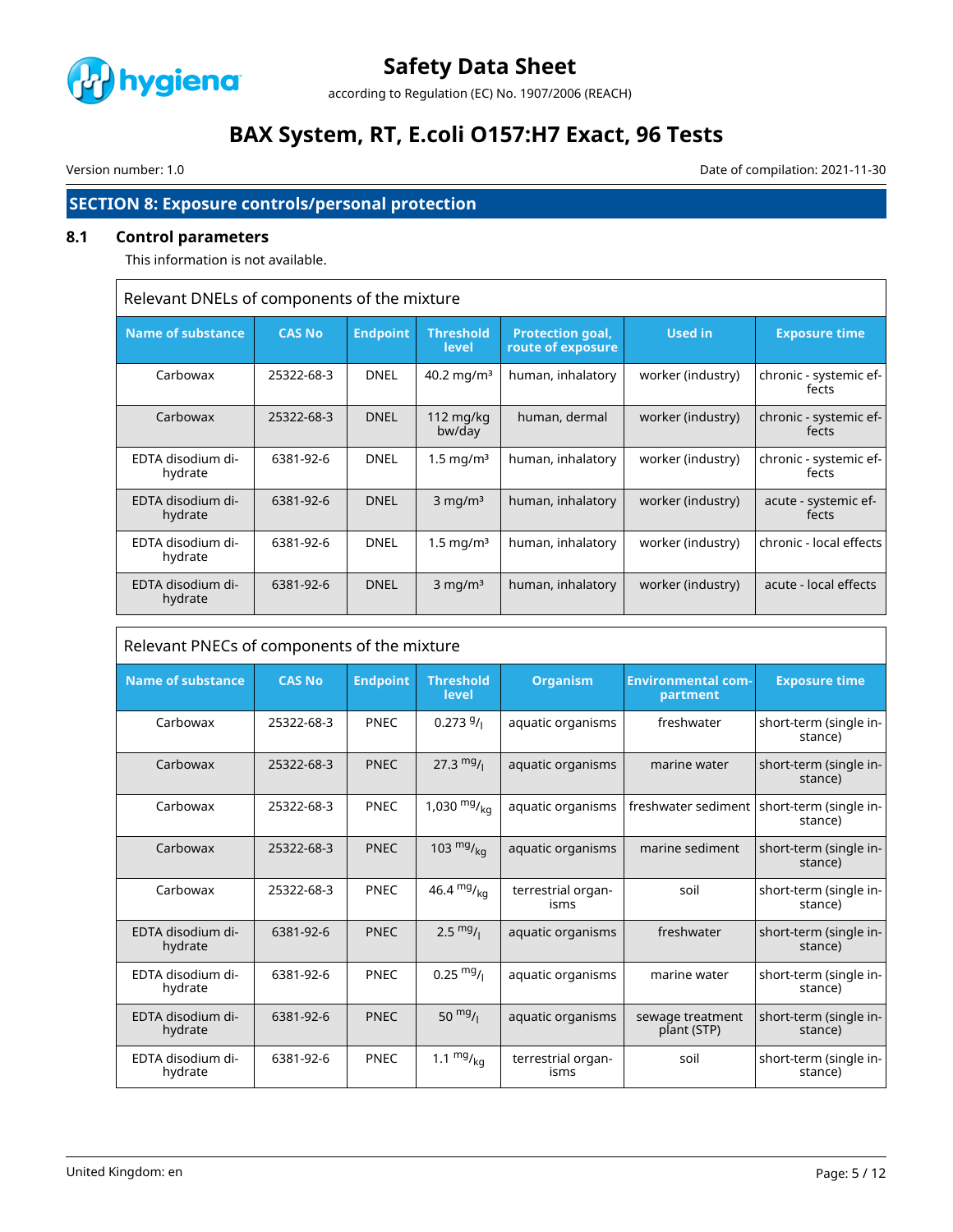

according to Regulation (EC) No. 1907/2006 (REACH)

# **BAX System, RT, E.coli O157:H7 Exact, 96 Tests**

Version number: 1.0 Date of compilation: 2021-11-30

### **8.2 Exposure controls**

Appropriate engineering controls

General ventilation.

Individual protection measures (personal protective equipment)

Eye/face protection

Wear eye/face protection.

# Skin protection

- Hand protection

Wear suitable gloves. Chemical protection gloves are suitable, which are tested according to EN 374. Check leak-tightness/impermeability prior to use. In the case of wanting to use the gloves again, clean them before taking off and air them well. For special purposes, it is recommended to check the resistance to chemicals of the protective gloves mentioned above together with the supplier of these gloves.

#### - Other protection measures

Take recovery periods for skin regeneration. Preventive skin protection (barrier creams/ointments) is recommended. Wash hands thoroughly after handling.

### Respiratory protection

In case of inadequate ventilation wear respiratory protection.

### Environmental exposure controls

Use appropriate container to avoid environmental contamination. Keep away from drains, surface and ground water.

# **SECTION 9: Physical and chemical properties**

## **9.1 Information on basic physical and chemical properties**

| Physical state                                              | liquid              |
|-------------------------------------------------------------|---------------------|
| Colour                                                      | not determined      |
| Odour                                                       | characteristic      |
| Melting point/freezing point                                | 97 °C at 1,013 mbar |
| Boiling point or initial boiling point and boiling<br>range | not determined      |
| Flammability                                                | non-combustible     |
| Lower and upper explosion limit                             | not determined      |
| Flash point                                                 | not determined      |
| Auto-ignition temperature                                   | not determined      |
| Decomposition temperature                                   | not relevant        |
| pH (value)                                                  | not determined      |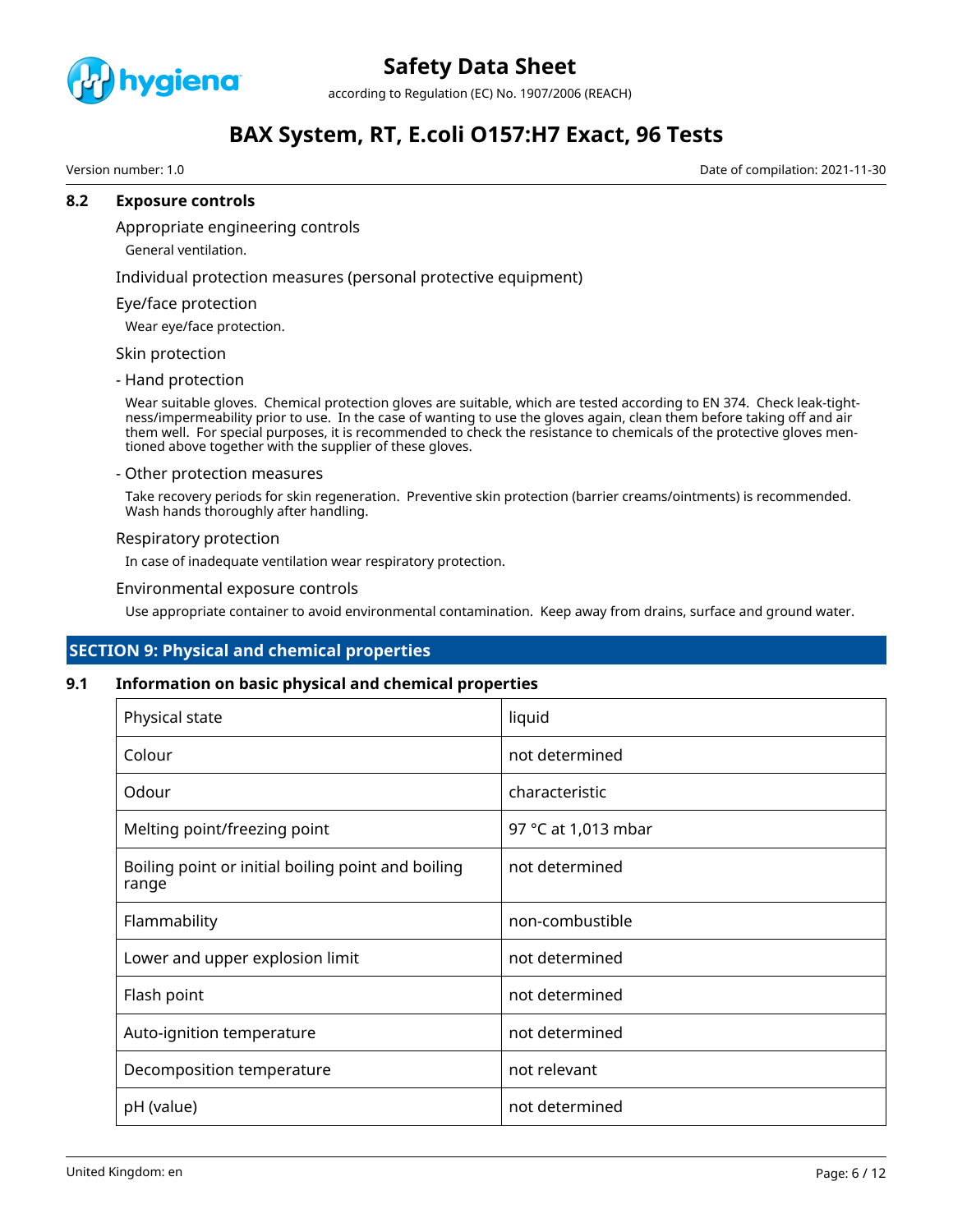

according to Regulation (EC) No. 1907/2006 (REACH)

# **BAX System, RT, E.coli O157:H7 Exact, 96 Tests**

Version number: 1.0 Date of compilation: 2021-11-30

| Kinematic viscosity | not determined |
|---------------------|----------------|
| Solubility(ies)     | not determined |

| Partition coefficient |
|-----------------------|
|                       |

| Partition coefficient n-octanol/water (log value) | this information is not available |
|---------------------------------------------------|-----------------------------------|
|                                                   |                                   |

| Vapour pressure | $< 0.001$ Pa at 25 °C<br>∼ |
|-----------------|----------------------------|
|-----------------|----------------------------|

## Density and/or relative density

| Density                 | not determined                                |
|-------------------------|-----------------------------------------------|
| Relative vapour density | information on this property is not available |

| Particle characteristics | not relevant (liquid) |
|--------------------------|-----------------------|
|--------------------------|-----------------------|

# **9.2 Other information**

|  | $\mid$ Information with regard to physical hazard classes $\mid$ hazard classes acc. to GHS (physical hazards): not<br>relevant |
|--|---------------------------------------------------------------------------------------------------------------------------------|
|--|---------------------------------------------------------------------------------------------------------------------------------|

# Other safety characteristics

| Solvent content | 1.33 % |
|-----------------|--------|
| Solid content   | 1.28 % |

# **SECTION 10: Stability and reactivity**

## **10.1 Reactivity**

Concerning incompatibility: see below "Conditions to avoid" and "Incompatible materials".

# **10.2 Chemical stability**

The material is stable under normal ambient and anticipated storage and handling conditions of temperature and pressure.

# **10.3 Possibility of hazardous reactions**

No known hazardous reactions.

# **10.4 Conditions to avoid**

There are no specific conditions known which have to be avoided.

# **10.5 Incompatible materials**

There is no additional information.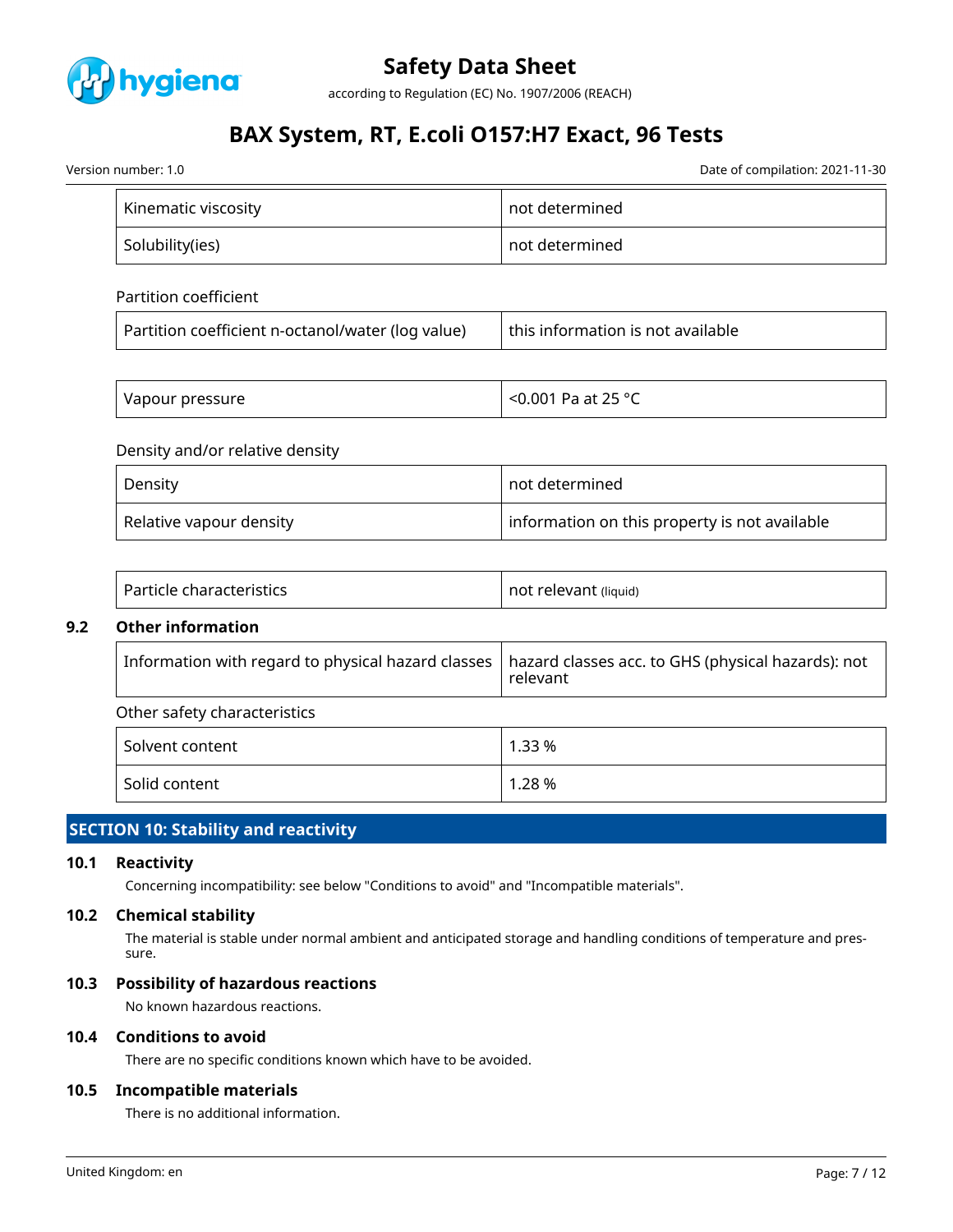

according to Regulation (EC) No. 1907/2006 (REACH)

# **BAX System, RT, E.coli O157:H7 Exact, 96 Tests**

Version number: 1.0 Date of compilation: 2021-11-30

### **10.6 Hazardous decomposition products**

Reasonably anticipated hazardous decomposition products produced as a result of use, storage, spill and heating are not known. Hazardous combustion products: see section 5.

# **SECTION 11: Toxicological information**

### **11.1 Information on hazard classes as defined in Regulation (EC) No 1272/2008**

Test data are not available for the complete mixture.

#### Classification procedure

The method for classification of the mixture is based on ingredients of the mixture (additivity formula).

## **Classification according to GHS (1272/2008/EC, CLP)**

This mixture does not meet the criteria for classification in accordance with Regulation No 1272/2008/EC.

Acute toxicity

Shall not be classified as acutely toxic.

#### Skin corrosion/irritation

Shall not be classified as corrosive/irritant to skin.

#### Serious eye damage/eye irritation

Shall not be classified as seriously damaging to the eye or eye irritant.

#### Respiratory or skin sensitisation

Shall not be classified as a respiratory or skin sensitiser.

#### Germ cell mutagenicity

Shall not be classified as germ cell mutagenic.

#### Carcinogenicity

Shall not be classified as carcinogenic.

#### Reproductive toxicity

Shall not be classified as a reproductive toxicant.

### Specific target organ toxicity - single exposure

Shall not be classified as a specific target organ toxicant (single exposure).

### Specific target organ toxicity - repeated exposure

Shall not be classified as a specific target organ toxicant (repeated exposure).

#### Aspiration hazard

Shall not be classified as presenting an aspiration hazard.

# **11.2 Information on other hazards**

There is no additional information.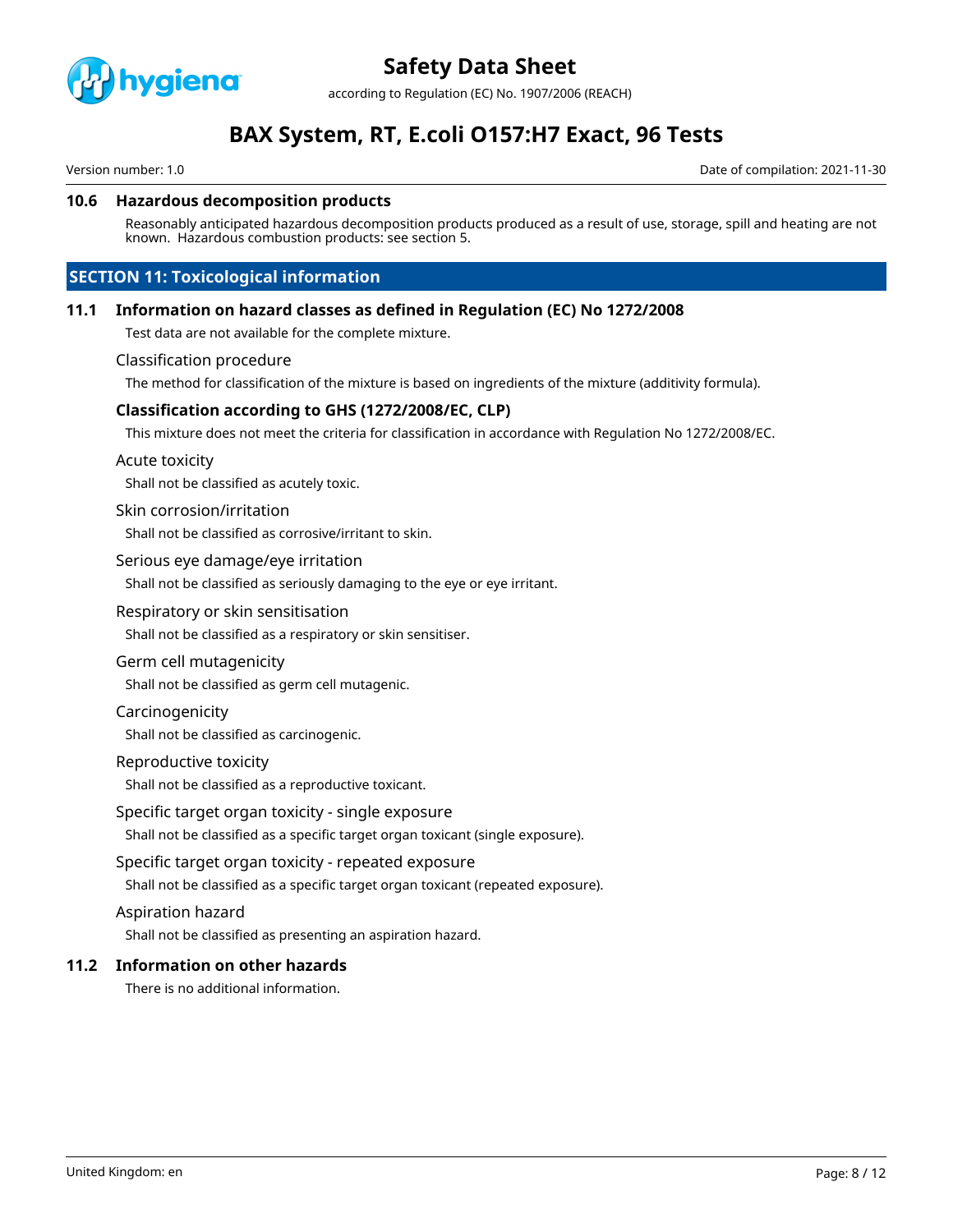

according to Regulation (EC) No. 1907/2006 (REACH)

# **BAX System, RT, E.coli O157:H7 Exact, 96 Tests**

Version number: 1.0 Date of compilation: 2021-11-30

# **SECTION 12: Ecological information**

### **12.1 Toxicity**

Shall not be classified as hazardous to the aquatic environment.

- **12.2 Persistence and degradability** Data are not available.
- **12.3 Bioaccumulative potential** Data are not available.

**12.4 Mobility in soil**

Data are not available.

- **12.5 Results of PBT and vPvB assessment** Data are not available.
- **12.6 Endocrine disrupting properties** None of the ingredients are listed.

### **12.7 Other adverse effects**

Data are not available.

# **SECTION 13: Disposal considerations**

#### **13.1 Waste treatment methods**

Sewage disposal-relevant information

Do not empty into drains. Avoid release to the environment. Refer to special instructions/safety data sheets.

Waste treatment of containers/packagings

Completely emptied packages can be recycled. Handle contaminated packages in the same way as the substance itself.

## **Remarks**

Please consider the relevant national or regional provisions. Waste shall be separated into the categories that can be handled separately by the local or national waste management facilities.

## **SECTION 14: Transport information**

**14.1 UN number or ID number** not subject to transport regulations

- **14.2 UN proper shipping name** not relevant
- **14.3 Transport hazard class(es)** none
- **14.4 Packing group not assigned**
- 
- 
- 
- -
- **14.5 Environmental hazards** non-environmentally hazardous acc. to the dangerous goods regulations

## **14.6 Special precautions for user**

There is no additional information.

# **14.7 Maritime transport in bulk according to IMO instruments**

The cargo is not intended to be carried in bulk.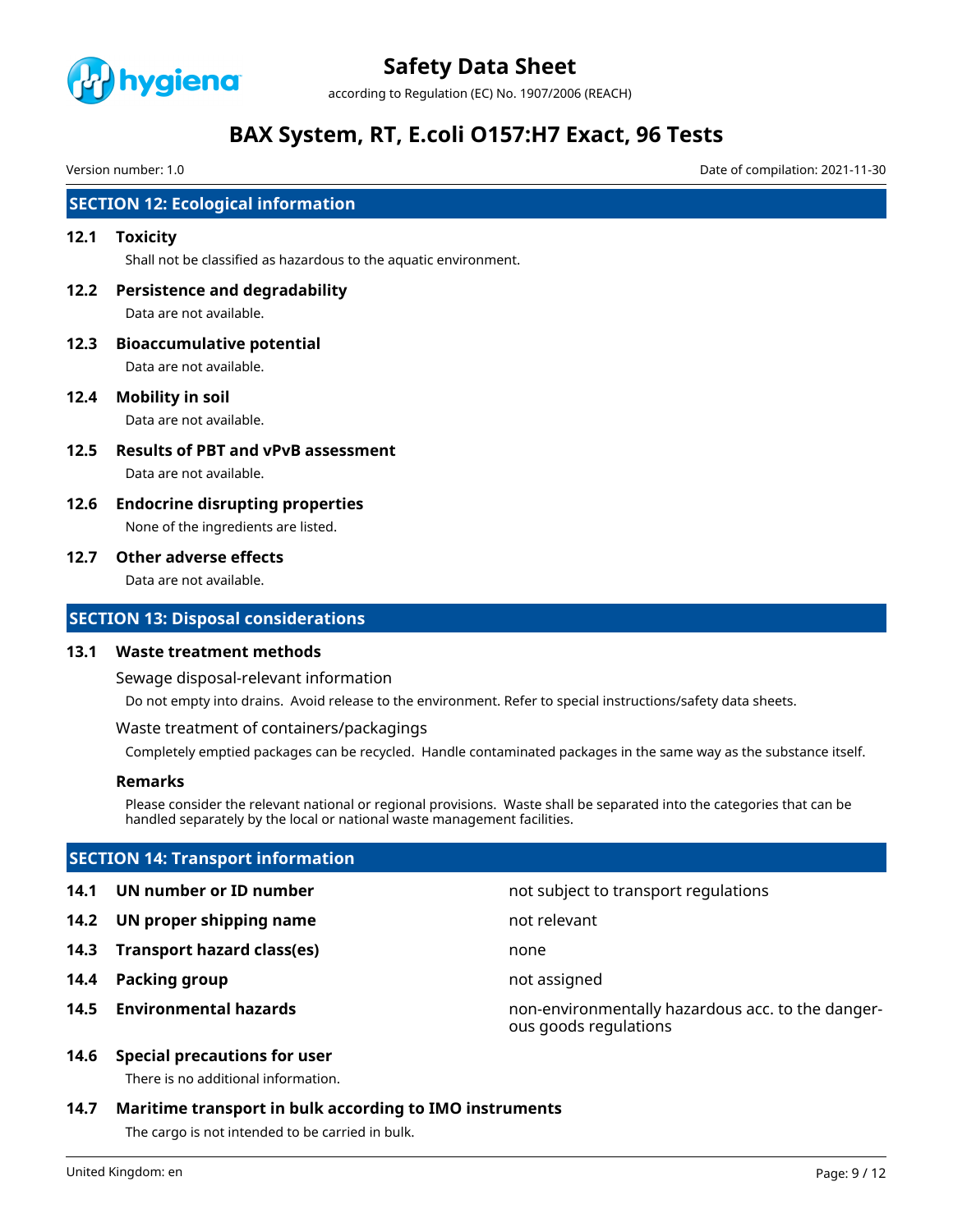

according to Regulation (EC) No. 1907/2006 (REACH)

# **BAX System, RT, E.coli O157:H7 Exact, 96 Tests**

Version number: 1.0 Date of compilation: 2021-11-30

# **Information for each of the UN Model Regulations**

**Transport of dangerous goods by road, rail and inland waterway (ADR/RID/ADN) - Additional information**

Not subject to ADR, RID and ADN.

# **International Maritime Dangerous Goods Code (IMDG) - Additional information**

Not subject to IMDG.

# **International Civil Aviation Organization (ICAO-IATA/DGR) - Additional information**

Not subject to ICAO-IATA.

# **SECTION 15: Regulatory information**

# **15.1 Safety, health and environmental regulations/legislation specific for the substance or mixture**

## **Relevant provisions of the European Union (EU)**

# **Restrictions according to REACH, Annex XVII**

none of the ingredients are listed

## **List of substances subject to authorisation (REACH, Annex XIV) / SVHC - candidate list**

none of the ingredients are listed

# **Deco-Paint Directive**

| <b>NOC</b><br>content<br>. | 1.33 % |
|----------------------------|--------|
|----------------------------|--------|

### **Industrial Emissions Directive (IED)**

VOC content 1.22 %

# **Directive on the restriction of the use of certain hazardous substances in electrical and electronic equipment (RoHS)**

none of the ingredients are listed

# **Regulation concerning the establishment of a European Pollutant Release and Transfer Register (PRTR)**

none of the ingredients are listed

## **Water Framework Directive (WFD)**

| List of pollutants (WFD) |               |           |                |
|--------------------------|---------------|-----------|----------------|
| Name of substance        | <b>CAS No</b> | Listed in | <b>Remarks</b> |
| EDTA disodium dihydrate  |               | A)        |                |

Legend

A) Indicative list of the main pollutants

# **Regulation on persistent organic pollutants (POP)**

None of the ingredients are listed.

# **15.2 Chemical Safety Assessment**

Chemical safety assessments for substances in this mixture were not carried out.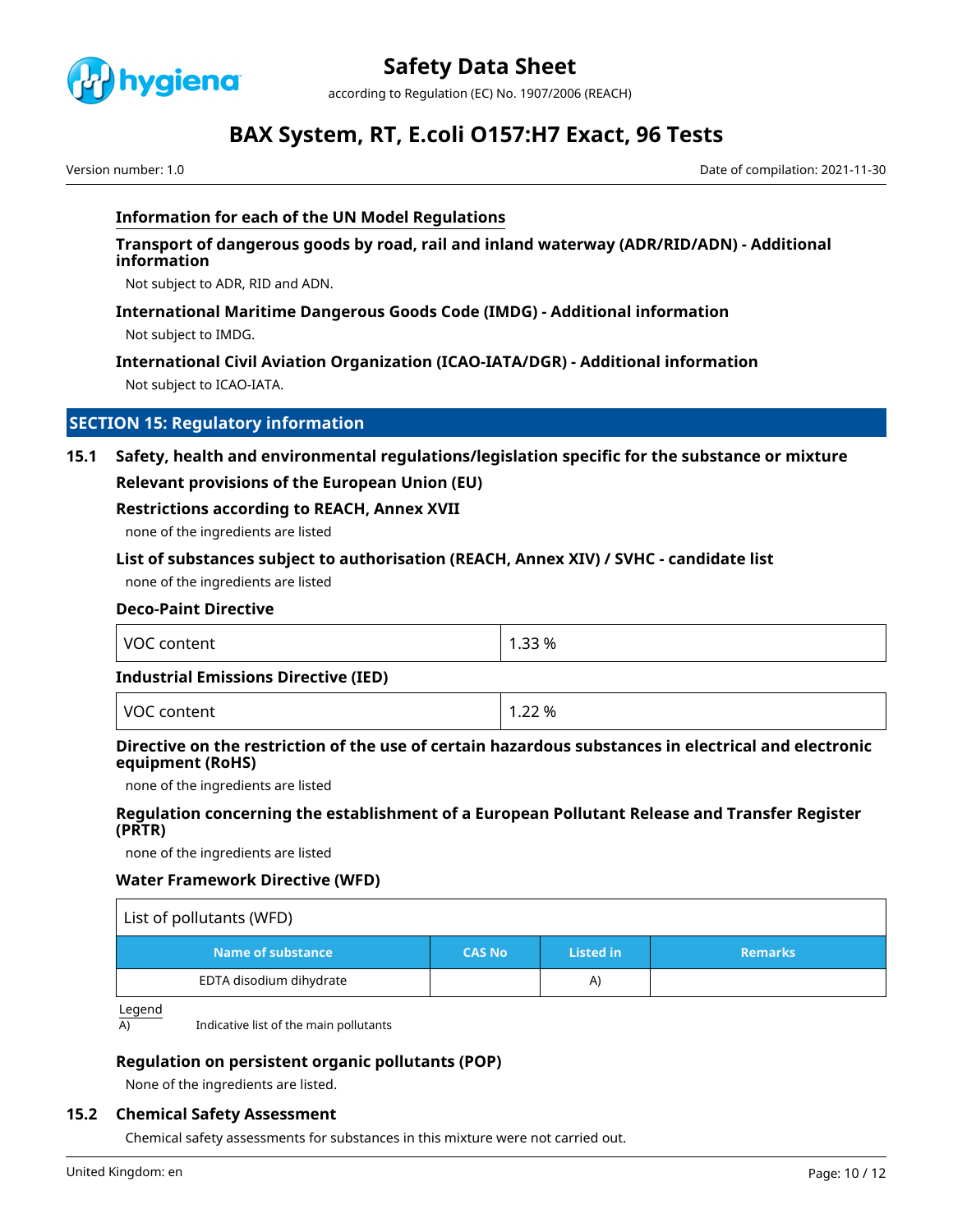

according to Regulation (EC) No. 1907/2006 (REACH)

# **BAX System, RT, E.coli O157:H7 Exact, 96 Tests**

Version number: 1.0 Date of compilation: 2021-11-30

# **SECTION 16: Other information**

#### **Abbreviations and acronyms**

| Abbr.           | <b>Descriptions of used abbreviations</b>                                                                                                                                                                                     |  |  |  |
|-----------------|-------------------------------------------------------------------------------------------------------------------------------------------------------------------------------------------------------------------------------|--|--|--|
| <b>ADN</b>      | Accord européen relatif au transport international des marchandises dangereuses par voies de navigation<br>intérieures (European Agreement concerning the International Carriage of Dangerous Goods by Inland Wa-<br>terways) |  |  |  |
| <b>ADR</b>      | Accord relatif au transport international des marchandises dangereuses par route (Agreement concerning<br>the International Carriage of Dangerous Goods by Road)                                                              |  |  |  |
| CAS             | Chemical Abstracts Service (service that maintains the most comprehensive list of chemical substances)                                                                                                                        |  |  |  |
| <b>CLP</b>      | Regulation (EC) No 1272/2008 on classification, labelling and packaging of substances and mixtures                                                                                                                            |  |  |  |
| <b>DGR</b>      | Dangerous Goods Regulations (see IATA/DGR)                                                                                                                                                                                    |  |  |  |
| <b>DNEL</b>     | Derived No-Effect Level                                                                                                                                                                                                       |  |  |  |
| EC No           | The EC Inventory (EINECS, ELINCS and the NLP-list) is the source for the seven-digit EC number, an identifier<br>of substances commercially available within the EU (European Union)                                          |  |  |  |
| <b>EINECS</b>   | European Inventory of Existing Commercial Chemical Substances                                                                                                                                                                 |  |  |  |
| <b>ELINCS</b>   | European List of Notified Chemical Substances                                                                                                                                                                                 |  |  |  |
| <b>GHS</b>      | "Globally Harmonized System of Classification and Labelling of Chemicals" developed by the United Nations                                                                                                                     |  |  |  |
| <b>IATA</b>     | <b>International Air Transport Association</b>                                                                                                                                                                                |  |  |  |
| <b>IATA/DGR</b> | Dangerous Goods Regulations (DGR) for the air transport (IATA)                                                                                                                                                                |  |  |  |
| <b>ICAO</b>     | International Civil Aviation Organization                                                                                                                                                                                     |  |  |  |
| <b>IMDG</b>     | International Maritime Dangerous Goods Code                                                                                                                                                                                   |  |  |  |
| index No        | The Index number is the identification code given to the substance in Part 3 of Annex VI to Regulation (EC) No<br>1272/2008                                                                                                   |  |  |  |
| <b>NLP</b>      | No-Longer Polymer                                                                                                                                                                                                             |  |  |  |
| <b>PBT</b>      | Persistent, Bioaccumulative and Toxic                                                                                                                                                                                         |  |  |  |
| <b>PNEC</b>     | <b>Predicted No-Effect Concentration</b>                                                                                                                                                                                      |  |  |  |
| <b>REACH</b>    | Registration, Evaluation, Authorisation and Restriction of Chemicals                                                                                                                                                          |  |  |  |
| <b>RID</b>      | Règlement concernant le transport International ferroviaire des marchandises Dangereuses (Regulations<br>concerning the International carriage of Dangerous goods by Rail)                                                    |  |  |  |
| <b>SVHC</b>     | Substance of Very High Concern                                                                                                                                                                                                |  |  |  |
| <b>VOC</b>      | Volatile Organic Compounds                                                                                                                                                                                                    |  |  |  |
| vPvB            | Very Persistent and very Bioaccumulative                                                                                                                                                                                      |  |  |  |

# **Key literature references and sources for data**

Regulation (EC) No 1272/2008 on classification, labelling and packaging of substances and mixtures. Regulation (EC) No. 1907/2006 (REACH), amended by 2020/878/EU.

Transport of dangerous goods by road, rail and inland waterway (ADR/RID/ADN). International Maritime Dangerous Goods Code (IMDG). Dangerous Goods Regulations (DGR) for the air transport (IATA).